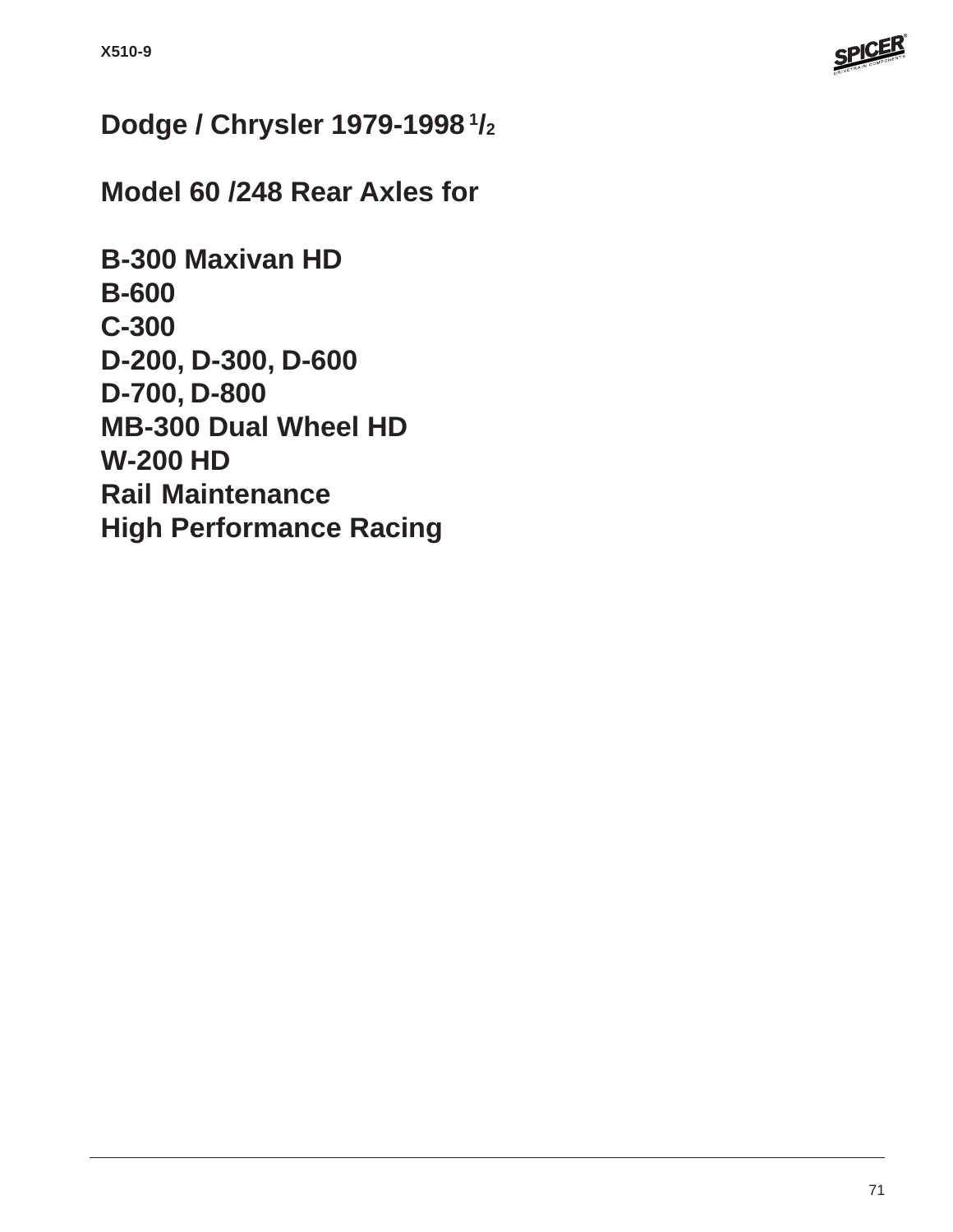

## **Exploded View Dodge Model 60 /248 Rear Axles**

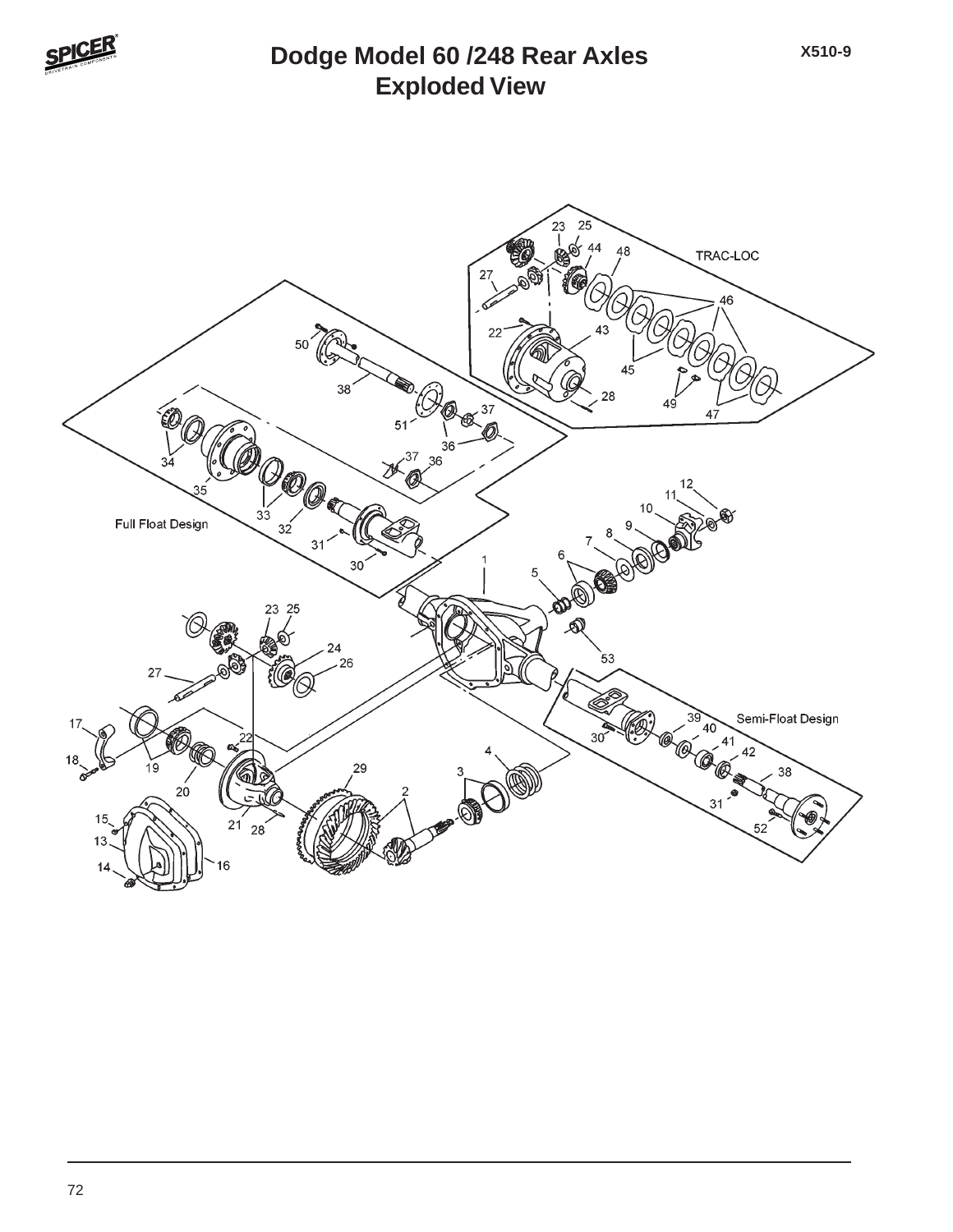#### **Parts Listing Dodge Model 60 /248 Rear Axles**



| <b>ITEM</b><br>NO. | <b>PART</b><br><b>NUMBER</b> | <b>DESCRIPTION</b>                                      | <b>ITEM</b><br>NO. | <b>PART</b><br><b>NUMBER</b> | <b>DESCRIPTION</b>                                        |
|--------------------|------------------------------|---------------------------------------------------------|--------------------|------------------------------|-----------------------------------------------------------|
| 1                  | $-^{(3)}$                    | Housing - Axle Service                                  | 25                 | 34730                        | Thrustwasher - Differential Pinion                        |
| $\sqrt{2}$         | $-^{(1)}$                    | Drive Pinion & Gear Assembly                            | 26                 | 34729                        | Thrustwasher - Differential Gear (std)                    |
| $\sqrt{3}$         | 706046X                      | KIT - Inner Pinion Bearing                              | 27                 | 30263                        | Shaft - Differential                                      |
|                    | 708020                       | PKG - Diff & Pinion Bearing Shim                        | 28                 | 44810                        | Lock - Differential Shaft                                 |
|                    |                              | (inc items 4, 5, 12, 16, 20)                            | 29                 | 42928                        | Tone Ring (ABS)                                           |
|                    | 706359X                      | PKG - Pinion Bearing Shim                               | 30                 | $-^{(3)}$                    | Bolt - Brake Mounting                                     |
|                    |                              | (inc items 4, 5, 11, 12, 16)                            | 31                 | $-^{(3)}$                    | Nut - Brake Mounting                                      |
| 4                  | $-$ (4)                      | Inner Pinion Shims                                      | 32                 | $-^{(2)}$                    | Seal - Hub                                                |
|                    |                              | (see shim packages)                                     | 33                 | $-^{(3)}$                    | KIT - Inner Wheel Bearing                                 |
| 5                  | $-$ (4)                      | <b>Outer Pinion Shims</b>                               | 34                 | $-^{(3)}$                    | KIT - Outer Wheel Bearing                                 |
|                    |                              | (see shim packages)                                     | 35                 | $-^{(3)}$                    | Wheel Hub                                                 |
| 6                  | 706045X                      | KIT - Outer Pinion Bearing                              | 36                 | $-^{(2)}$                    | Spindle Nut                                               |
| $\overline{7}$     | 42737                        | Thrustwasher                                            | 37                 | $-^{(2)}$                    | Lockwasher / Locking Wedge                                |
| 8                  | 42449                        | Seal - Pinion Oil                                       | 38                 | $-^{(1)}$                    | Shaft - Axle Flanged Drive                                |
| 9                  | 34592                        | Slinger - End Yoke                                      |                    | 706767X                      | KIT - Unit Brg & Seal (semi-float)                        |
| 10                 | $-^{(2)}$                    | End Yoke Assembly (inc 9)                               |                    |                              | (inc items 39, 40, 41, 42)                                |
| 11                 | 30275                        | Washer - Pinion Nut                                     | 39                 | 35239                        | Oil Seal                                                  |
| 12                 | 30271                        | Pinion Nut                                              | 40                 | 39378                        | Oil Seal Retainer                                         |
|                    | $-^{(2)}$                    | KIT - Carrier Cover                                     | 41                 | 565903                       | <b>Bearing Assembly</b>                                   |
|                    |                              | (inc items 13, 14, 15)                                  | 42                 | 36797<br>$-$ (1)             | <b>Bearing Retainer</b>                                   |
| 13                 | $-^{(2)}$                    | <b>Carrier Cover</b>                                    | 43                 | 35803                        | Case - Differential (t/l)                                 |
| 14<br>15           | 43180<br>34822               | Plug - Carrier Cover                                    | 44                 | 707083X                      | Gear - Differential (t/l)<br>$KIT - Disc 8$ Plate $(t/I)$ |
| 16                 | 34687                        | Bolt - Carrier Cover (qty 10)<br>Gasket - Carrier Cover | 45                 | $- (4)$                      | Plate - Differential Pressure                             |
|                    | 38615                        | <b>RTV Silicone Sealant</b>                             | 46                 | $- (4)$                      | Disc - Differential                                       |
| 17                 | $-^{(3)}$                    | Differential Bearing Cap                                | 47                 | $-$ (4)                      | Plate - Diff (selective thickness)                        |
| 18                 | 48632-1                      | Bolt - Differential Bearing Cap                         | 48                 | $- (4)$                      | Plate - Preload Spacer                                    |
| 19                 | 706047X                      | KIT - Differential Bearing                              | 49                 | 40835                        | Clip - Differential Clutch Retainer                       |
| 20                 | 708012                       | KIT - Differential Bearing Shim (inc 16)                | 50                 | $-^{(3)}$                    | Cap Screw                                                 |
| 21                 | $-$ (1)                      | Case - Differential (std)                               | 51                 | 39697                        | Gasket                                                    |
| 22                 | $-^{(2)}$                    | Bolt - Drive Gear (qty 12)                              | 52                 | 38116                        | Bolt - Axle Shaft (semi-float)                            |
| 23                 | 34367                        | Pinion - Differential                                   | 53                 |                              | Collapsible Spacer                                        |
| 24                 | 34394                        | Gear - Differential (std)                               |                    |                              |                                                           |
|                    |                              |                                                         |                    |                              |                                                           |
|                    |                              |                                                         |                    |                              |                                                           |
|                    |                              |                                                         |                    |                              |                                                           |
|                    |                              |                                                         |                    |                              |                                                           |
|                    |                              |                                                         |                    |                              |                                                           |
|                    |                              |                                                         |                    |                              |                                                           |
|                    |                              |                                                         |                    |                              |                                                           |
|                    |                              |                                                         |                    |                              |                                                           |
|                    |                              |                                                         |                    |                              |                                                           |
|                    |                              |                                                         |                    |                              |                                                           |
|                    |                              |                                                         |                    |                              |                                                           |
|                    |                              |                                                         |                    |                              |                                                           |
|                    |                              |                                                         |                    |                              |                                                           |
|                    |                              |                                                         |                    |                              |                                                           |
|                    |                              |                                                         |                    |                              |                                                           |
|                    |                              |                                                         |                    |                              |                                                           |
|                    |                              |                                                         |                    |                              |                                                           |
|                    |                              |                                                         |                    |                              |                                                           |
|                    |                              |                                                         |                    |                              |                                                           |
|                    |                              |                                                         |                    |                              |                                                           |
|                    |                              |                                                         |                    |                              |                                                           |

- (1) See "Bill of Material Table" on next page
- (2) See "Variable Parts Table" within this section
- (3) Contact Vehicle Manufacturer
- (4) Not Sold Separately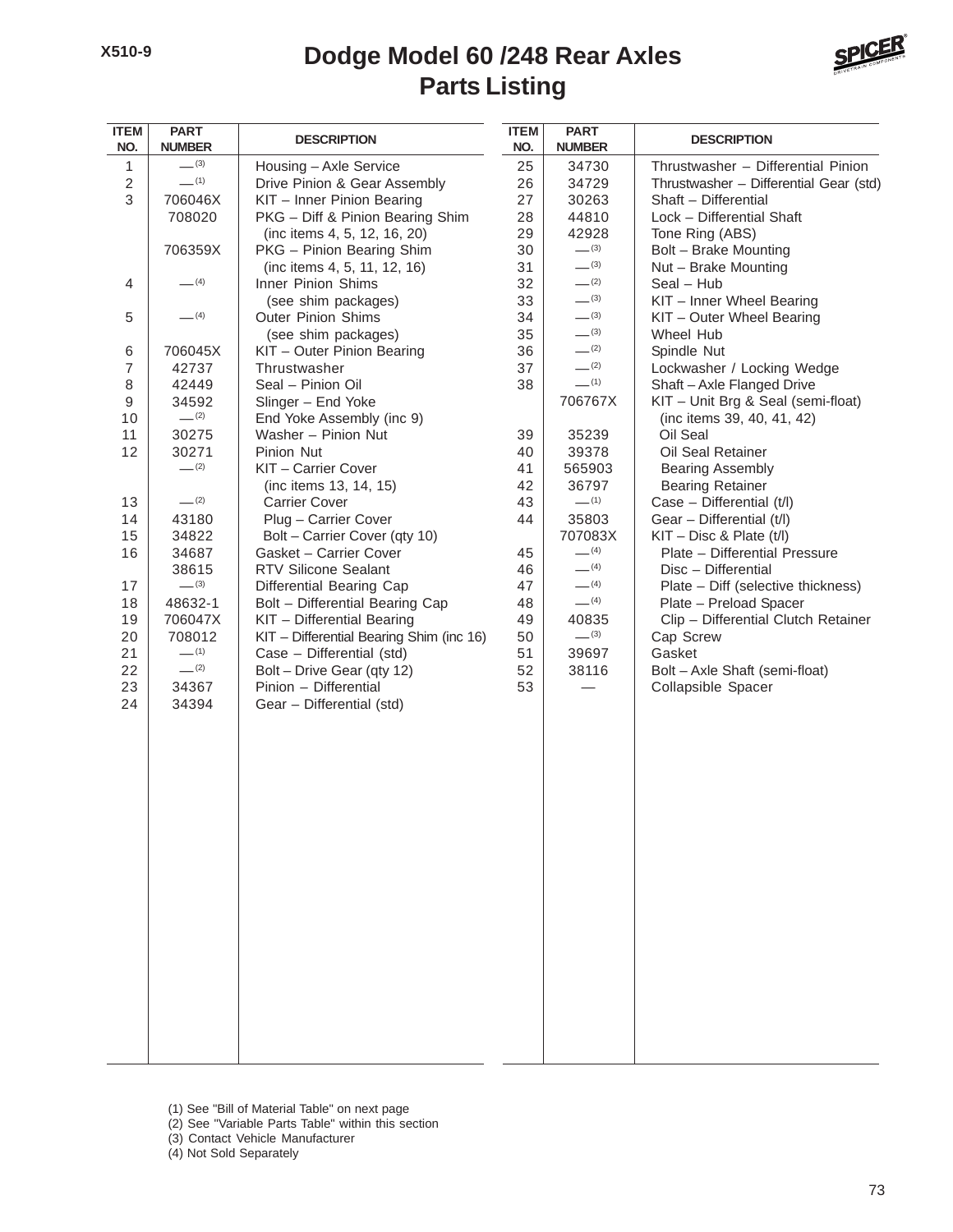

### **Bill of Material Table Dodge Model 60 /248 Rear Axles**

| Axle                            |                                 | <b>Axle Kits</b> |                                                   |                               |                     | Shaft & Joint Assy.    |                   |                  |  |  |
|---------------------------------|---------------------------------|------------------|---------------------------------------------------|-------------------------------|---------------------|------------------------|-------------------|------------------|--|--|
| <b>Bill of</b>                  | Diff.                           |                  | <b>Ring Gear &amp;</b>                            |                               | <b>Differential</b> |                        | <b>Right Hand</b> | <b>Left Hand</b> |  |  |
| <b>Material</b>                 | <b>Type</b>                     | Ratio            | Pinion Kit <sup>(7)</sup>                         | Case Assy. Kit <sup>(8)</sup> | Case Kit            | <b>Inner Parts Kit</b> | Shaft Assy.       | Shaft Assy.      |  |  |
| 1979 B-300 Maxivan HD           |                                 |                  |                                                   |                               |                     |                        |                   |                  |  |  |
| 603920-1                        | Standard                        | 4.10             | 706033-3X                                         | 706036X                       | 706040X             | 706043X                | 35953-5           | 35953-6          |  |  |
| 603920-2                        | Standard                        | 3.73             | 706033-2X                                         | 706036X                       | 706040X             | 706043X                | 35953-5           | 35953-6          |  |  |
| 603920-3                        | <b>Trac Lok</b>                 | 3.73             | 706033-2X                                         | 708013                        | 708014              | 707084X                | 35953-5           | 35953-6          |  |  |
| 603920-4                        | <b>Trac Lok</b>                 | 4.10             | 706033-3X                                         | 708013                        | 708014              | 707084X                | 35953-5           | 35953-6          |  |  |
| 1979 D-200 & BD-600             |                                 |                  |                                                   |                               |                     |                        |                   |                  |  |  |
| 603917-1                        | Standard                        | 3.54             | 706033-1X                                         | 706036X                       | 706040X             | 706043X                | 43965-2           | 43965-3          |  |  |
| 603917-2                        | Standard                        | 4.10             | 706033-3X                                         | 706036X                       | 706040X             | 706043X                | 43965-2           | 43965-3          |  |  |
| 603917-3                        | <b>Trac Lok</b>                 | 4.10             | 706033-3X                                         | 708013                        | 708014              | 707084X                | 43965-2           | 43965-3          |  |  |
| 603917-4                        | Standard                        | 4.10             | 706033-3X                                         | 706036X                       | 706040X             | 706043X                | 43965-2           | 43965-3          |  |  |
|                                 | 1979 D-200 & W-200 HD           |                  |                                                   |                               |                     |                        |                   |                  |  |  |
| 603647-2                        | Standard                        | 4.10             | 706033-3X                                         | 706036X                       | 706040X             | 706043X                | 35953             | 35953            |  |  |
| 603647-3                        | <b>Trac Lok</b>                 | 4.10             | 706033-3X                                         | 708013                        | 708014              | 707084X                | 35953             | 35953            |  |  |
| 603647-6                        | <b>Trac Lok</b>                 | 4.10             | 706033-3X                                         | 708013                        | 708014              | 707084X                | 35953             | 35953            |  |  |
| 603647-7                        | Standard                        | 4.10             | 706033-3X                                         | 706036X                       | 706040X             | 706043X                | 35953             | 35953            |  |  |
|                                 | 1979 MD-300 Dual Wheel HD       |                  |                                                   |                               |                     |                        |                   |                  |  |  |
| 603919-1                        | Standard                        | 4.10             | 706033-3X                                         | 706036X                       | 706040X             | 706043X                | 35953-3           | 35953-4          |  |  |
| 603919-2                        | Standard                        | 4.10             | 706033-3X                                         | 706036X                       | 706040X             | 706043X                | 35953-3           | 35953-4          |  |  |
|                                 | <b>1979 Rail Maintenance</b>    |                  |                                                   |                               |                     |                        |                   |                  |  |  |
| 603831-1                        | <b>Trac Lok</b>                 | 4.10             | 706033-3X                                         | 708013                        | 708014              | 707084X                | 38378-5           | 38378-5          |  |  |
|                                 |                                 |                  | 1979-84 High Performance Racing Axle (semi-float) |                               |                     |                        |                   |                  |  |  |
| 603971-1                        | Standard                        | 5.13             | 706033-9X                                         | 706182X                       | 706041X             | 706702X                | 71017-1X          | 71017-2X         |  |  |
| 603971-2                        | Powr Lok                        | 5.13             | 706033-9X                                         | 706323X                       | 706175X             | 706324X                | 71017-1X          | 71017-2X         |  |  |
| 603972-1                        | Standard                        | 5.38             | 706033-10X                                        | 706182X                       | 706041X             | 706702X                | 71017-3X          | 71017-4X         |  |  |
| 603972-2                        | Powr Lok                        | 5.38             | 706033-10X                                        | 706323X                       | 706175X             | 706324X                | 71017-3X          | 71017-4X         |  |  |
|                                 | 1980-82 D-200 & W-200 HD        |                  |                                                   |                               |                     |                        |                   |                  |  |  |
| 603992-1                        | <b>Trac Lok</b>                 | 4.10             | 706033-3X                                         | 708013                        | 708014              | 707084X                | 35953             | 35953            |  |  |
| 603992-2                        | Standard                        | 4.10             | 706033-3X                                         | 706036X                       | 706040X             | 706043X                | 35953             | 35953            |  |  |
| 603992-3                        | Standard                        | 4.10             | 706033-3X                                         | 706036X                       | 706040X             | 706043X                | 35953             | 35953            |  |  |
| 603992-4                        | Standard                        | 4.10             | 706033-3X                                         | 706036X                       | 706040X             | 706043X                | 35953             | 35953            |  |  |
| 603992-5                        | Standard                        | 4.10             | 706033-3X                                         | 708013                        | 708014              | 707084X                | 35953             | 35953            |  |  |
| 603992-6                        | Standard                        | 4.56             | 706033-4X                                         | 706037X                       | 706041X             | 706043X                | 35953             | 35953            |  |  |
|                                 | 1980-84 C-300 & B-300 MB-300 HD |                  |                                                   |                               |                     |                        |                   |                  |  |  |
| 603990-1                        | Standard                        | 3.54             | 706033-1X                                         | 706036X                       | 706040X             | 706043X                | 43965-2           | 43965-3          |  |  |
| 603990-2                        | Standard                        | 4.10             | 706033-3X                                         | 706036X                       | 706040X             | 706043X                | 43965-2           | 43965-3          |  |  |
| 603990-3                        | <b>Trac Lok</b>                 | 3.54             | 706033-1X                                         | 708013                        | 708014              | 707084X                | 43965-2           | 43965-3          |  |  |
| 603990-4                        | Trac Lok                        | 4.10             | 706033-3X                                         | 708013                        | 708014              | 707084X                | 43965-2           | 43965-3          |  |  |
|                                 | 1980-84 MB-300 Dual Wheel HD    |                  |                                                   |                               |                     |                        |                   |                  |  |  |
| 603993-1                        | Standard                        | 4.10             | 706033-3X                                         | 706036X                       | 706040X             | 706043X                | 35953-3           | 35953-4          |  |  |
| 603993-2                        | Standard                        | 4.56             | 706033-4X                                         | 706037X                       | 706041X             | 706043X                | 35953-3           | 35953-4          |  |  |
| 1980-88 1/2 D-200 W-200 & D-600 |                                 |                  |                                                   |                               |                     |                        |                   |                  |  |  |
| 603989-1                        | Standard                        | 4.10             | 706033-3X                                         | 706036X                       | 706040X             | 706043X                | 43965-1           | 43965-1          |  |  |
| 603989-2                        | Standard                        | 3.54             | 706033-1X                                         | 706036X                       | 706040X             | 706043X                | 43965-1           | 43965-1          |  |  |
| 603989-3                        | Trac Lok                        | 3.54             | 706033-1X                                         | 708013                        | 708014              | 707084X                | 43965-1           | 43965-1          |  |  |
| 603989-4                        | Trac Lok                        | 4.10             | 706033-3X                                         | 708013                        | 708014              | 707084X                | 43965-1           | 43965-1          |  |  |
| 603989-5                        | Standard                        | 4.56             | 706033-4X                                         | 706037X                       | 706041X             | 706043X                | 43965-1           | 43965-1          |  |  |
| 603989-6                        | Standard                        | 3.54             | 706033-1X                                         | 706036X                       | 706040X             | 706043X                | 43965-1           | 43965-1          |  |  |
| 603989-7                        | Standard                        | 3.54             | 706033-1X                                         | 706037X                       | 706041X             | 706043X                | 43965-1           | 43965-1          |  |  |

(7) See Ring Gear & Pinion Kits in XGI Catalog for ratio & tooth combinations.

(8) See Differential Case Assy Kits in XGI Catalog for spline data & ratios.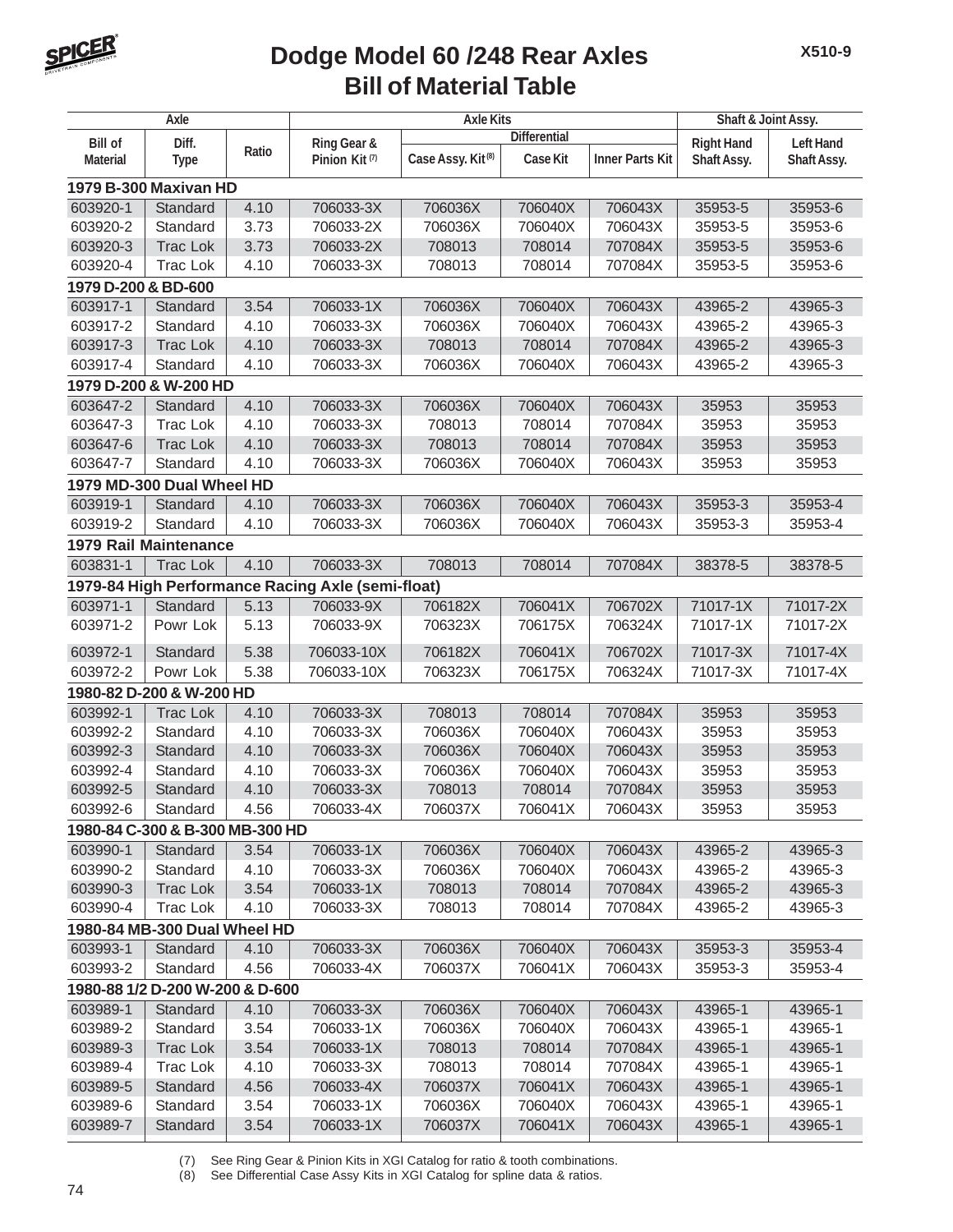#### **Bill of Material Table Dodge Model 60 /248 Rear Axles**



| Axle                 |                                          | <b>Axle Kits</b> |                           |                               |                     | Shaft & Joint Assy.    |                    |                    |  |  |  |
|----------------------|------------------------------------------|------------------|---------------------------|-------------------------------|---------------------|------------------------|--------------------|--------------------|--|--|--|
| <b>Bill of</b>       | Diff.                                    |                  | Ring Gear &               |                               | <b>Differential</b> |                        | <b>Right Hand</b>  | <b>Left Hand</b>   |  |  |  |
| <b>Material</b>      | <b>Type</b>                              | Ratio            | Pinion Kit <sup>(7)</sup> | Case Assy. Kit <sup>(8)</sup> | <b>Case Kit</b>     | <b>Inner Parts Kit</b> | Shaft Assy.        | Shaft Assy.        |  |  |  |
|                      | 1980-88 1/2 B-300 Maxivan HD             |                  |                           |                               |                     |                        |                    |                    |  |  |  |
| 603994-1             | Standard                                 | 3.73             | 706033-2X                 | 706036X                       | 706040X             | 706043X                | 35953-5            | 35953-6            |  |  |  |
| 603994-2             | <b>Trac Lok</b>                          | 3.73             | 706033-2X                 | 708013                        | 708014              | 707084X                | 35953-5            | 35953-6            |  |  |  |
| 603994-3             | Standard                                 | 4.10             | 706033-3X                 | 706036X                       | 706040X             | 706043X                | 35953-5            | 35953-6            |  |  |  |
| 603994-4             | <b>Trac Lok</b>                          | 4.10             | 706033-3X                 | 708013                        | 708014              | 707084X                | 35953-5            | 35953-6            |  |  |  |
| 603994-5             | <b>Trac Lok</b>                          | 4.10             | 706033-3X                 | 708013                        | 708014              | 707084X                | 35953-5            | 35953-6            |  |  |  |
|                      | 1983-84 D-300 HD                         |                  |                           |                               |                     |                        |                    |                    |  |  |  |
| 605082-1             | Standard                                 | 4.10             | 706033-3X                 | 706036X                       | 706040X             | 706043X                | 43965-1            | 43965-1            |  |  |  |
| 605082-2             | <b>Trac Lok</b>                          | 4.10             | 706033-3X                 | 708013                        | 708014              | 707084X                | 43965-1            | 43965-1            |  |  |  |
| 605082-3             | Standard                                 | 3.54             | 706033-1X                 | 706036X                       | 706040X             | 706043X                | 43965-1            | 43965-1            |  |  |  |
|                      | 1985-85 1/2 D-200 & BD-600               |                  |                           |                               |                     |                        |                    |                    |  |  |  |
| 605224-1             | Standard                                 | 4.10             | 706033-3X                 | 706036X                       | 706040X             | 706043X                | 43965-1            | 43965-1            |  |  |  |
| 605224-2             | <b>Trac Lok</b>                          | 4.10             | 706033-3X                 | 708013                        | 708053              | 707084X                | 43965-1            | 43965-1            |  |  |  |
| 605224-3             | Standard                                 | 4.10             | 706033-3X                 | 706036X                       | 706040X             | 706043X                | 43965-1            | 43965-1            |  |  |  |
|                      | 1985-88 1/2 B-300 (Van)                  |                  |                           |                               |                     |                        |                    |                    |  |  |  |
| 605222-1             | Standard                                 | 3.54             | 706033-1X                 | 706036X                       | 706040X             | 706043X                | 43965-1            | 43965-1            |  |  |  |
| 605222-2             | <b>Trac Lok</b>                          | 3.54             | 706033-1X                 | 708013                        | 708014              | 707084X                | 43965-1            | 43965-1            |  |  |  |
| 605222-3             | Standard                                 | 4.10             | 706033-3X                 | 706036X                       | 706040X             | 706043X                | 43965-1            | 43965-1            |  |  |  |
| 605222-4             | <b>Trac Lok</b>                          | 4.10             | 706033-3X                 | 708013                        | 708014              | 707084X                | 43965-1            | 43965-1            |  |  |  |
|                      | 1985-88 1/2 D-200 HD & D-300 HD          |                  |                           |                               |                     |                        |                    |                    |  |  |  |
| 605225-1             | Standard                                 | 4.10             | 706033-3X                 | 706036X                       | 706040X             | 706043X                | 43965-1            | 43965-1            |  |  |  |
| 605225-2             | <b>Trac Lok</b>                          | 4.10             | 706033-3X                 | 708013                        | 708014              | 707084X                | 43965-1            | 43965-1            |  |  |  |
| 605225-3             | Standard                                 | 4.10             | 706033-3X                 | 706036X                       | 706040X             | 706043X                | 43965-1            | 43965-1            |  |  |  |
| 605225-4             | <b>Trac Lok</b>                          | 4.10             | 706033-3X                 | 708013                        | 708014              | 707084X                | 43965-1            | 43965-1            |  |  |  |
|                      | 1989 B-300 Maxivan HD                    |                  |                           |                               |                     |                        |                    |                    |  |  |  |
| 605441-1             | Standard                                 | 4.09             | 706033-13X                | 708010                        | 708011              | 706043X                | 35953-5            | 35953-6            |  |  |  |
| 605441-2             | <b>Trac Lok</b>                          | 4.09             | 706033-13X                | 708013                        | 708014              | 707084X                | 35953-5            | 35953-6            |  |  |  |
|                      | 1989-90 1/2 D-300 & D-700 HD - w/ABS     |                  |                           |                               |                     |                        |                    |                    |  |  |  |
| 605368-1             | Standard                                 | 4.10             | 706033-3X                 | 708010                        | 708011              | 706043X                | 35953              | 35953              |  |  |  |
| 605368-2             | <b>Trac Lok</b>                          | 4.10             | 706033-3X                 | 708013                        | 708014              | 707084X                | 35953              | 35953              |  |  |  |
| 605368-3             | Standard                                 | 4.56             | 706033-4X                 | 707174X                       | 707175X             | 706043X                | 35953              | 35953              |  |  |  |
|                      | 1989-93 1/2 D-200 HD & D-600 H.D - w/ABS |                  |                           |                               |                     |                        |                    |                    |  |  |  |
| 605370-1             | Standard                                 | 4.09             | 706033-13X                | 708010                        | 708011              | 706043X                | 43965-1            | 43965-1            |  |  |  |
| 605370-2             | Trac Lok                                 | 4.09             | 706033-13X                | 708013                        | 708014              | 707084X                | 43965-1            | 43965-1            |  |  |  |
| 605370-3             | Standard                                 | 4.09             | 706033-13X                | 708010                        | 708011              | 706043X                | 43965-1            | 43965-1            |  |  |  |
| 605370-4             | Trac Lok                                 | 4.09             | 706033-13X                | 708013                        | 708014              | 707084X                | 43965-1            | 43965-1            |  |  |  |
| 605370-5             | Standard                                 | 4.09             | 706033-13X                | 708010                        | 708011              | 706043X                | 43965-1            | 43965-1            |  |  |  |
| 605370-6             | Trac Lok                                 | 4.09             | 706033-13X                | 708013                        | 708014              | 707084X                | 43965-1            | 43965-1            |  |  |  |
| 605370-7             | Standard                                 | 4.09             | 706033-13X                | 708010                        | 708011              | 706043X                | 43965-1            | 43965-1            |  |  |  |
| 605370-8             | Trac Lok                                 | 4.09             | 706033-13X                | 708013                        | 708014              | 707084X                | 43965-1            | 43965-1            |  |  |  |
| 605371-1             | Standard                                 | 3.54             | 706033-1X                 | 708010                        | 708011              | 706043X                | 43965-1            | 43965-1            |  |  |  |
| 605371-2             | Trac Lok                                 | 3.54             | 706033-1X                 | 708013                        | 708014              | 707084X                | 43965-1            | 43965-1            |  |  |  |
|                      | 1989-94 1/2 B-300 HD - w/ABS             |                  |                           |                               |                     |                        |                    |                    |  |  |  |
| 605440-1             |                                          |                  | 706033-13X                | 708010                        | 708011              |                        |                    | 43965-3            |  |  |  |
| 605440-2             | Standard<br>Trac Lok                     | 4.09<br>4.09     | 706033-13X                | 708013                        | 708014              | 706043X<br>707084X     | 43965-2<br>43965-2 | 43965-3            |  |  |  |
|                      |                                          |                  |                           |                               |                     |                        |                    |                    |  |  |  |
| 605440-3<br>605440-4 | Standard                                 | 4.09<br>4.09     | 706033-13X<br>706033-13X  | 708010<br>708013              | 708011<br>708014    | 706043X<br>707084X     | 43965-2<br>43965-2 | 43965-3<br>43965-3 |  |  |  |
|                      | Trac Lok                                 |                  |                           |                               |                     |                        |                    |                    |  |  |  |

(7) See Ring Gear & Pinion Kits in XGI Catalog for ratio & tooth combinations.

(8) See Differential Case Assy Kits in XGI Catalog for spline data & ratios.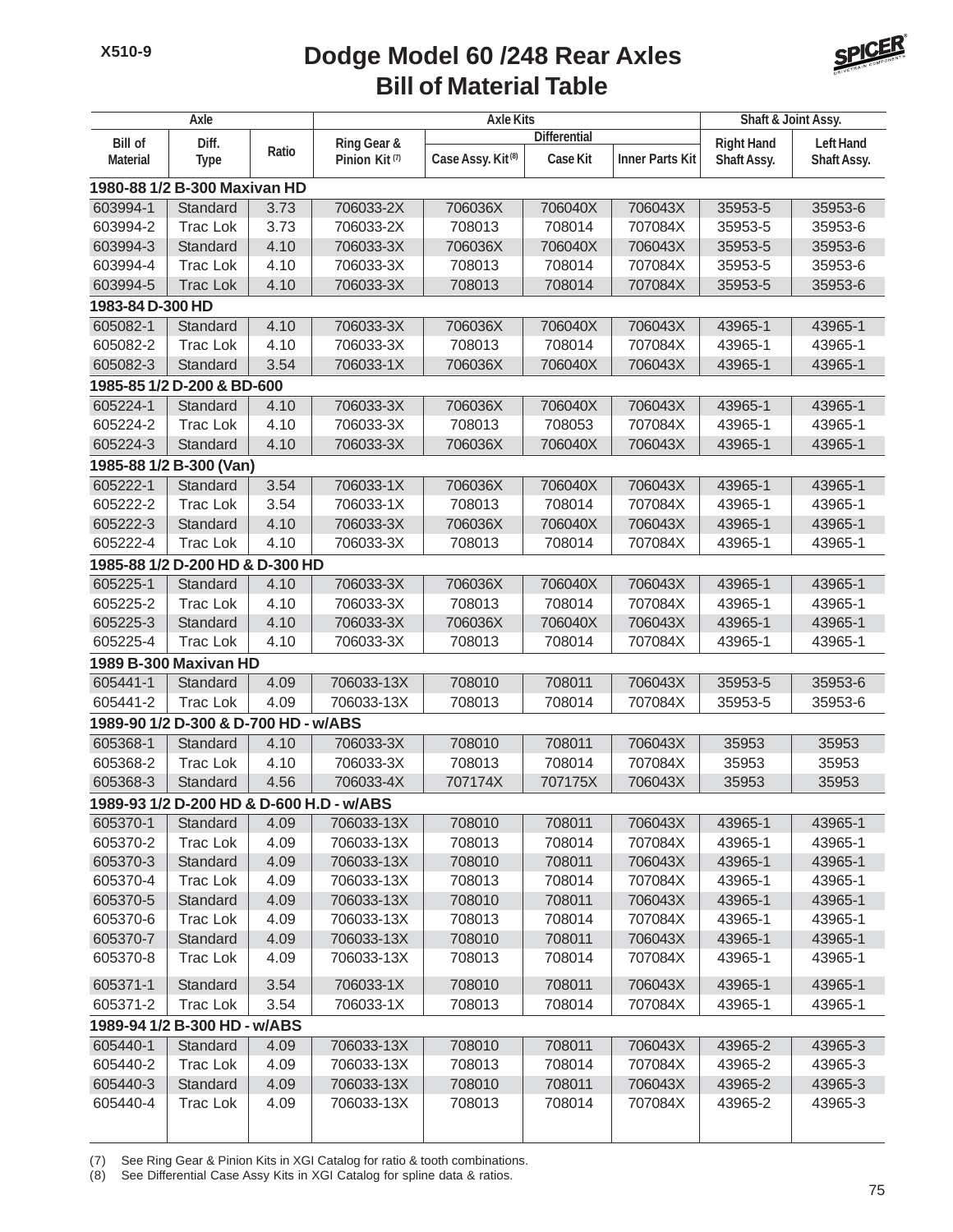

## **Bill of Material Table Dodge Model 60 /248 Rear Axles**

| Axle                          |                                      | <b>Axle Kits</b> |                           |                               |                     | Shaft & Joint Assy.    |                   |                  |  |  |
|-------------------------------|--------------------------------------|------------------|---------------------------|-------------------------------|---------------------|------------------------|-------------------|------------------|--|--|
| <b>Bill of</b>                | Diff.                                |                  | Ring Gear &               |                               | <b>Differential</b> |                        | <b>Right Hand</b> | <b>Left Hand</b> |  |  |
| <b>Material</b>               | <b>Type</b>                          | Ratio            | Pinion Kit <sup>(7)</sup> | Case Assy. Kit <sup>(8)</sup> | Case Kit            | <b>Inner Parts Kit</b> | Shaft Assy.       | Shaft Assy.      |  |  |
| 1991-94 B-300 Maxivan - w/ABS |                                      |                  |                           |                               |                     |                        |                   |                  |  |  |
| 605516-1                      | Standard                             | 4.09             | 706033-13X                | 708010                        | 708011              | 706043X                | 43965-2           | 43965-3          |  |  |
| 605516-2                      | <b>Trac Lok</b>                      | 4.09             | 706033-13X                | 708013                        | 708014              | 707084X                | 43965-2           | 43965-3          |  |  |
| 605516-3                      | Standard                             | 4.09             | 706033-13X                | 708010                        | 708011              | 706043X                | 43965-2           | 43965-3          |  |  |
|                               | 1991-95 1/2 D-300 & D-700 HD - w/ABS |                  |                           |                               |                     |                        |                   |                  |  |  |
| 605517-1                      | Standard                             | 4.09             | 706033-13X                | 708010                        | 708011              | 706043X                | 43965-1           | 43965-1          |  |  |
| 605517-2                      | Trac Lok                             | 4.09             | 706033-13X                | 708013                        | 708014              | 707084X                | 43965-1           | 43965-1          |  |  |
| 605517-3                      | Standard                             | 4.56             | 706033-4X                 | 707174X                       | 707175X             | 706043X                | 43965-1           | 43965-1          |  |  |
| 605517-4                      | Standard                             | 4.09             | 706033-13X                | 708010                        | 708011              | 706043X                | 43965-1           | 43965-1          |  |  |
| 605517-5                      | <b>Trac Lok</b>                      | 4.09             | 706033-13X                | 708013                        | 708014              | 707084X                | 43965-1           | 43965-1          |  |  |
| 605517-6                      | Standard                             | 4.56             | 706033-4X                 | 707174X                       | 707175X             | 706043X                | 43965-1           | 43965-1          |  |  |
|                               | 1994 1/2-97 1/2 B-300 Van - w/ABS    |                  |                           |                               |                     |                        |                   |                  |  |  |
| 605710-1                      | Standard                             | 4.09             | 706033-13X                | 708010                        | 708011              | 706043X                | 43965-2           | 43965-3          |  |  |
| 605710-2                      | <b>Trac Lok</b>                      | 4.09             | 706033-13X                | 708013                        | 708014              | 707084X                | 43965-2           | 43965-3          |  |  |
| 605711-1                      | Standard                             | 4.09             | 706033-13X                | 708010                        | 708011              | 706043X                | 43965-2           | 43965-3          |  |  |
| 605711-2                      | Trac Lok                             | 4.09             | 706033-13X                | 708013                        | 708014              | 707084X                | 43965-2           | 43965-3          |  |  |
|                               | 1998 B-300 Van - w/ABS               |                  |                           |                               |                     |                        |                   |                  |  |  |
| 605871-1                      | Standard                             | 4.09             | 708021-1                  | 708010                        | 708011              | 706043X                | 43965-2           | 43965-3          |  |  |
| 605965-1                      | Standard                             | 4.09             | 708021-1                  | 708010                        | 708011              | 706043X                | 43965-2           | 43965-3          |  |  |
| 605965-2                      | <b>Trac Lok</b>                      | 4.09             | 708021-1                  | 708013                        | 708014              | 707084X                | 43965-2           | 43965-3          |  |  |
| 606108-1                      | Standard                             | 4.09             | 708021-1                  | 707120X                       | 707121X             | 706043X                | 43965-2           | 43965-3          |  |  |
| 606108-2                      | <b>Trac Lok</b>                      | 4.09             | 708021-1                  | 707090X                       | 707123X             | 707084X                | 43965-2           | 43965-3          |  |  |
|                               | 1998-98 1/2 B-300 Van - w/ABS        |                  |                           |                               |                     |                        |                   |                  |  |  |
| 606058-1                      | Standard                             | 4.09             | 706033-13X                | 708010                        | 708011              | 706043X                | 43965-2           | 43965-3          |  |  |
| 606058-2                      | Trac Lok                             | 4.09             | 706033-13X                | 708013                        | 708014              | 707084X                | 43965-2           | 43965-3          |  |  |
| 606059-1                      |                                      |                  |                           |                               |                     |                        |                   |                  |  |  |
|                               | Standard                             | 4.09             | 706033-13X                | 708010                        | 708011              | 706043X                | 43965-2           | 43965-3          |  |  |
|                               |                                      |                  |                           |                               |                     |                        |                   |                  |  |  |
|                               |                                      |                  |                           |                               |                     |                        |                   |                  |  |  |
|                               |                                      |                  |                           |                               |                     |                        |                   |                  |  |  |
|                               |                                      |                  |                           |                               |                     |                        |                   |                  |  |  |
|                               |                                      |                  |                           |                               |                     |                        |                   |                  |  |  |
|                               |                                      |                  |                           |                               |                     |                        |                   |                  |  |  |
|                               |                                      |                  |                           |                               |                     |                        |                   |                  |  |  |
|                               |                                      |                  |                           |                               |                     |                        |                   |                  |  |  |
|                               |                                      |                  |                           |                               |                     |                        |                   |                  |  |  |
|                               |                                      |                  |                           |                               |                     |                        |                   |                  |  |  |
|                               |                                      |                  |                           |                               |                     |                        |                   |                  |  |  |
|                               |                                      |                  |                           |                               |                     |                        |                   |                  |  |  |
|                               |                                      |                  |                           |                               |                     |                        |                   |                  |  |  |
|                               |                                      |                  |                           |                               |                     |                        |                   |                  |  |  |
|                               |                                      |                  |                           |                               |                     |                        |                   |                  |  |  |
|                               |                                      |                  |                           |                               |                     |                        |                   |                  |  |  |
|                               |                                      |                  |                           |                               |                     |                        |                   |                  |  |  |
|                               |                                      |                  |                           |                               |                     |                        |                   |                  |  |  |
|                               |                                      |                  |                           |                               |                     |                        |                   |                  |  |  |
|                               |                                      |                  |                           |                               |                     |                        |                   |                  |  |  |
|                               |                                      |                  |                           |                               |                     |                        |                   |                  |  |  |

(7) See Ring Gear & Pinion Kits in XGI Catalog for ratio & tooth combinations. (8) See Differential Case Assy Kits in XGI Catalog for spline data & ratios.